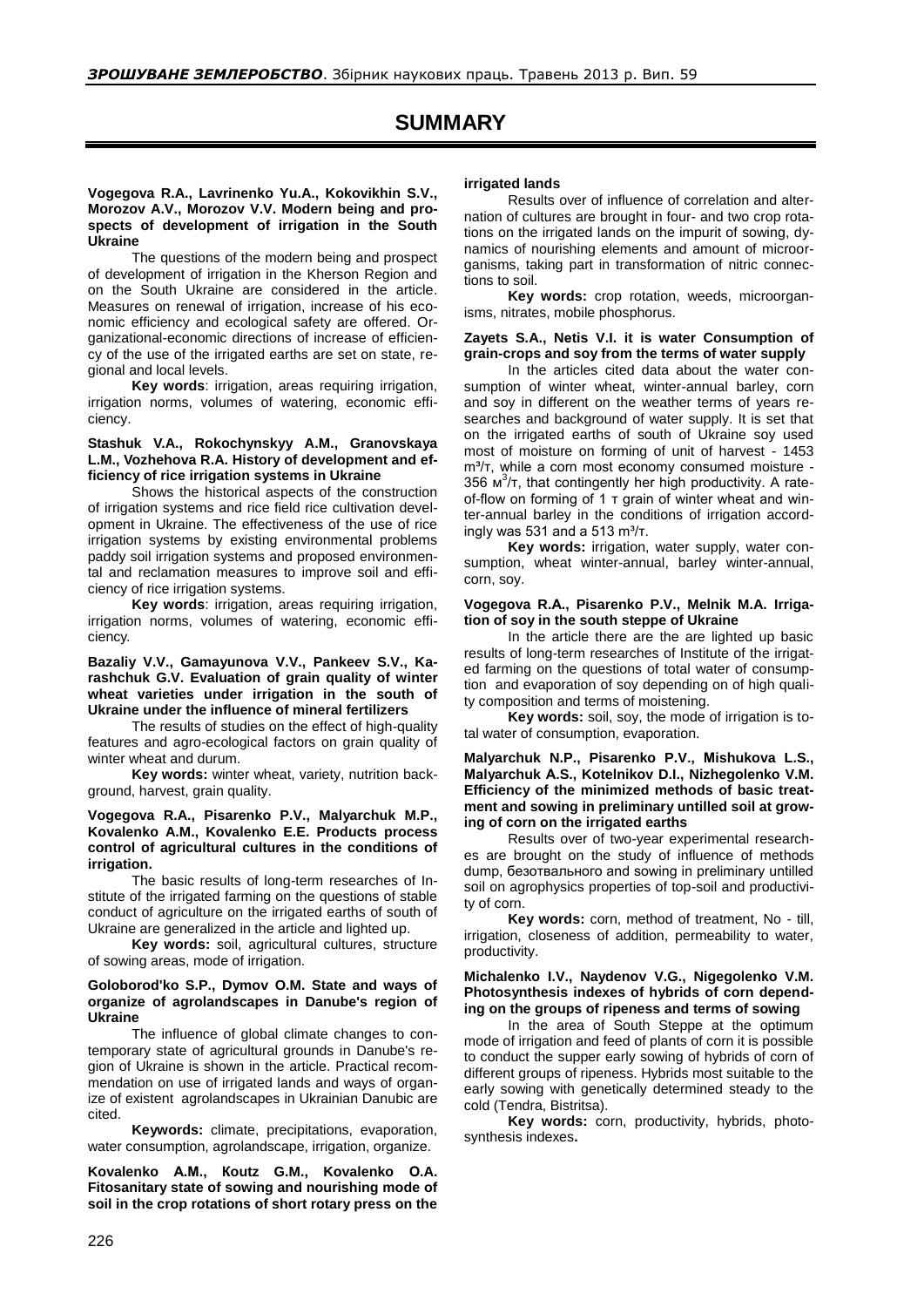# **Hlushko T.V., Voytashenko D.P. Productivity and quality indicators of change under the influence of corn biologics in southern steppes of Ukraine**

The paper presents the results of investigations formation yield and quality of grain maize hybrids of different maturity groups based on treatment plant biological products.

**Key words:** hybrid corn maturity group, biologics, yield and grain quality.

## **Bazaliy V.V., Mrinskiy I.N., Ursal V.V., Gontaruk V.T. Photosynthesis activity of plants of the sunflower on the irrigated areas of hybridization**

The analysis of indexes of leaf surface area and photosynthetic potential of sowing of maternal lines of sunflower at its growing on the irrigated areas of hybridization of South Steppe of Ukraine is conducted in the article. On results researches the advantage of the use of the Cx–2011A line is led to second term of sowing and densities placed of plants 60 thousands per ha.

**Key words:** sunflower, term of sowing, density of placed plants, area of leafs surface, photosynthesis potential.

# **Vogegova R.A., Oliynik O.I. Productivity of sorts of rice depending on hydrothermal and agrotechnical factors at growing in the conditions of south of Ukraine**

In the article the results of researches are presented on the study of productivity of sorts of rice depending on sort-change at their growing in the conditions of the South Steppe of Ukraine. Are set the optimum parameters of model of highly productive sort of rice, which have high productivity and firmness against unfavorable factors.

**Key words:** rice, sorts, productivity, regression, economic-biological signs.

#### **Grabovsky P.V. Agroecological aspects of regulation of a water mode of the soil at cultivation of wheat of firm winter Ukraine in the conditions of the South**

Results of researches are given in article concerning dynamics of productive stocks and deficiency of moisture, indicators of total water consumption and daily average evaporation, their influence on productivity of culture.

**Key words:** wheat winter, productive moisture, deficiency of moisture, total water consumption, daily average evaporation, productivity.

# **Vozhehova R.A., Vasilenko R.N., Voytashenko D.P., Shatalovа V.V Рroduction of varieties and hybrids of winter rape in southern Ukraine**

The results of studies on the seed production of varieties and hybrids of winter rape under different sowing in Southern Ukraine. Defined most productive variety of domestic breeding and hybrid foreign selection.

**Key words**: winter rape, sowing term, productivity, yield meal oil.

## **Pilyarsky V.G., Kazanok A.A. Effect of hybrid and plant density on the productivity of sugar beet under irrigation**

The paper describes the results of studies on the performance of the production process of sugar beet plants (leaf area, the dynamics of accumulation of above-ground and root crops), depending on the composition of the hybrid and plant population. The effect of the studied factors on the yield and quality of sugar beet

**Key words:** beet sugar, hybrids, plant density, fertilizer, phenological indicators, average daily gain, leaf area, wet weight.

## **Luta Y.A., Malyshev V.V., Stepanov Y.A. Water use and productivity of onions under drip irrigation in the conditions of the South Ukraine**

The results of researches by influence of ways to assign irrigation and fertigation on water use and productivity of onion plants under drip irrigation in the conditions of the South Ukraine.

**Key words:** onions, method of appointment of irrigation water, fertigation, productivity.

# **Bidnyna I.A., Vlaschuk О.S., Kozyrev V.V., Tomnytskiy A.V. Influence of microbal preparations on the productivity of barley spring and corn in the conditions of irrigation of south of Ukraine**

Results over of influence of microbal preparations are brought on maintenance of elements of feed in dark-chestnut soil and productivity of barley spring and corn. It is set that their application on a background bringing of  $N_{90}P_{60}$  assisted the improvement of the nourishing mode of soil and increase of the productivity of cultures, and similarly to the increase of recoupment of mineral fertilizers by the increase of collection of forage units.

**Key words:** mineral fertilizers, nitrogen-fixing and phosphorus-fixing bacteria, dark-chestnut soil, maintenance of nitrates, mobile connections of phosphorus and potassium, barley spring, corn.

#### **Lymar' V.A., Voloshina K.N. Features of forming of rootage of plants of graft water-melon at tiny irrigation**

The results of researches of features of forming of rootage of plants of graft water-melon are resulted at tiny irrigation. It is set that in the conditions of tiny irrigation, relative distributing of rootage on the type of soil of the scion-rooted and graft water-melon identically. An about 98% root mass of plants is concentrated in a topsoil. And consequently, the optimum depth of moistening at growing of water-melon at tiny irrigation is a layer of soil 0-30 see.

**Key words:** water-melon, subgraft, rootage, method of growing, technology of growing, productivity.

# **Pashtetsky V.S. Zhenchenko K.G., Prikhodko A.V. The influence of the individual nature of adverse events in the formation of grain crops in the Crimea**

The data of adverse effects of natural phenomena associated with strong winds on the development of crops. Shows the status of forest plantations shelterbelts and their ecological significance in the Autonomous Republic of Crimea.

**Key words:** droughts, soil erosion, shelterbelts, agroecology, fertility, yield.

#### **Marushchak A., Zakharchenko L. Productivity of the rice and quantity of the by-product influence of fertilization and seeding rates**

The article provides the results of research into the effect of different fertilization and seeding rates on the productivity of the rice and quantity of the by-product (straw, husk).

**Key words:** rice, variety, fertilization rates, seeding rates, productivity, straw, husk, energy yield.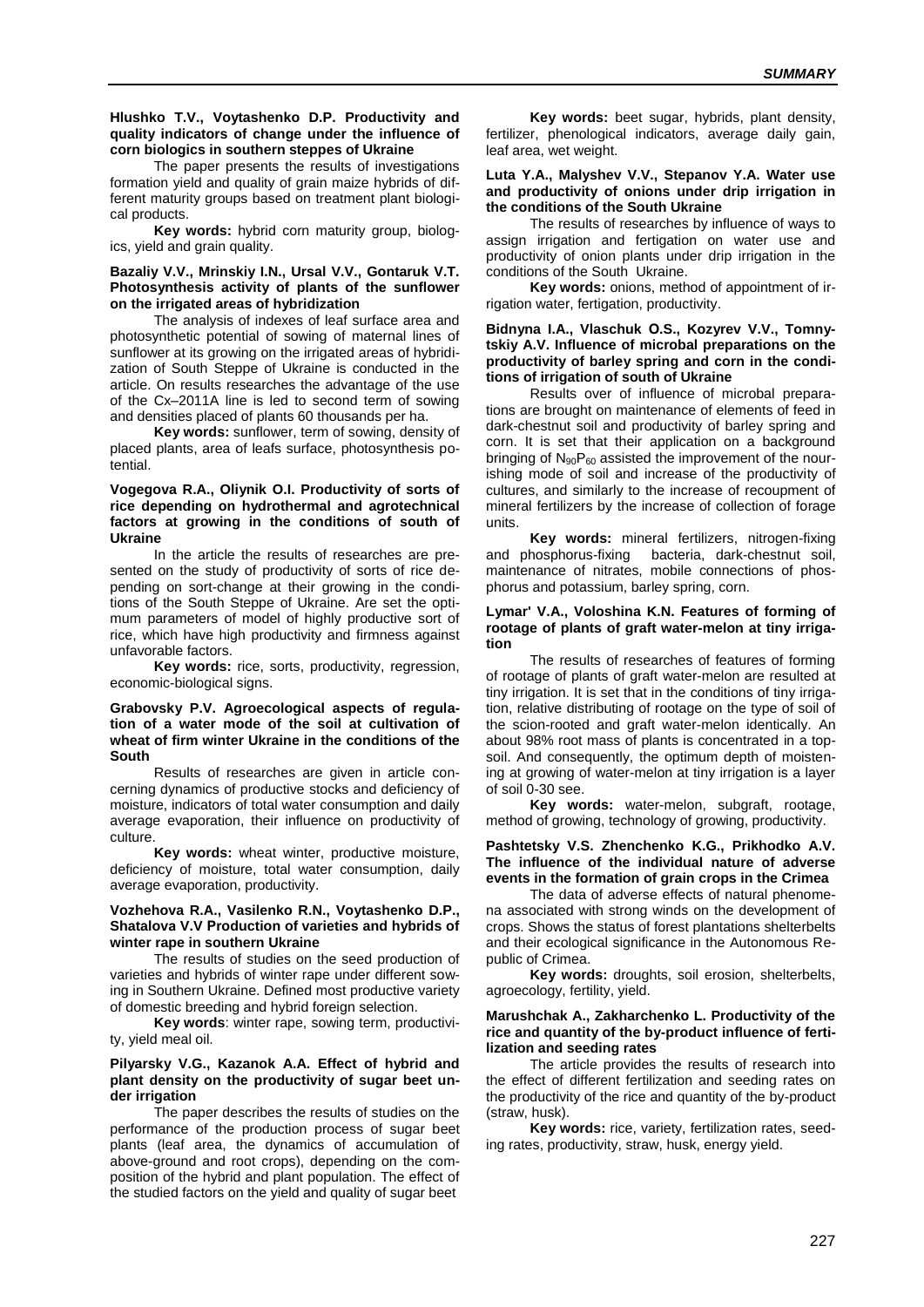# **Tronza G., Tomashova O., Tomashov S. Path melioration and management of alkaline soils dry steppe zone of Crimea**

Salt and alkaline soils of Crimea – a key provision of agricultural expansion on the peninsula with the rational choice of reclamation. The paper discusses possible ways of melioration saline soils and alkali soils of Crimea. A possibility of using highly characterized soils in rice growing. Major role in driving sodium and magnesium from the soil absorption complex played calcium compounds that come with irrigation water and crop residues from rice, barley and alfalfa in the process of mineralization.

**Key words:** melioration of soil, salt licks, rice crop rotation, desalinization.

# **Khomyak P.V., Zalevska M.P., Porudeev V.O. Peculiarities of growing of winter wheat on southern chernozems of Steppe of Ukraine**

The results of researches on study of influence of predecessors and doze of mineral fertilizers to productivity of varieties winter wheat. It is Installed that high productivity in condition of southern Steppe on intensive background are characterized sorts Kuyalnik and Kosovitca. The most productivity was provide at accomodation of wheat on black fallow, [introduction](http://www.lingvo-online.ru/ru/Search/Translate/GlossaryItemExtraInfo?text=%d0%b2%d0%bd%d0%b5%d1%81%d0%b5%d0%bd%d0%b8%d0%b5&translation=introduction&srcLang=ru&destLang=en) by autumn under cultivation  $N_{30}P_{60}$ , at period of reconstruction spring vegetation  $N_{60}$  surrface and at period of shooting N<sub>20</sub> radical ways.

**Key words:** winter wheat, varieties, predecessor, productivity, fertilizers, grain.

#### **Sheludko А.D., Markovskaya Е.Е., Repelevskii E.V. Efficiency of defence of the irrigable sowing of soy from leaf-eating**

To the article the results of researches are driven on the study of specific composition of leaf-eating совок on the irrigable sowing of soy of south Steppe of Ukraine and efficiency of insecticides in a fight against them. The best efficiency of defence is got in the variant of Корагена 20, to. p. with the norm of expense of preparation 0,15 l/ha, that assisted optimization of the фитосанитарного state of sowing of soy during a month and maintenance from the losses of 0,73 t/ha of grain at the productivity of culture of 4,02 t/ha.

The reliable protecting of the irrigable sowing of soy from the complex of leaf-eating and pratal moth was provided by insecticide Boreas of к.с. with the norm of expense 0,14 l/ha.

**Key words:** soy, irrigation, insecticides, efficiency, Koragen, Boreas.

#### **Demchenko N.V. Sowing, as a factor regulating performance winter rape**

The article provides an overview of the literature concerning productivity of winter rape, depending on the time of sowing.

**Key words:** Rape winter, yield, sowing date, productivity*.*

# **Kozyrev V. V. Agrophysical soil properties depending on the mode of irrigation, tillage and timing of phosphogypsum in growing soybeans**

The results of the study changes agrophysical properties of dark brown soil for growing soybeans under irrigation south of Ukraine and a complex ahromelioratyvnyh methods for their improvement.

**Key words:** soybean, tillage, irrigation regime, dark brown soil density structure, porosity, permeability.

**Voronyuk Z.S., Zaitseva A.A. Efficiency rice crop ro-**

# **tations with different saturation of their grits crops**

The article presents the results of studies on the implementation of the rice crop rotation of grits crops – soryz, stubble crops of millet and buckwheat. As predecessors, these cultures did not reduce the yield of rice. An increase in grain yield of unit area under crop rotation by 15.1-16.3%, net income - by 7.0 - 13.1%, improving profitability by 3.2 - 8.3% was observed.

**Key words:** crop rotation, grits crops, rice, soryz, millet, buckwheat, stubble crops, economic efficiency.

# **Kovalenko A.M., Timoshenko G.Z. Productivity of plants of pea of withoutleaves morfotypa depending on the agrotechnical measures of growing in the conditions of south Steppe of Ukraine**

The brought results over of researches in relation to influence of bacterial preparation of "Rizobofit" and microfertilizers of "Ekolist Universal" on the productivity of plants of pea of withoutleaves morfotypa in the conditions of the natural moistening of south Steppe of Ukraine.

**Key words:** pea, withoutleaves, bacterial preparation, microfertilizer, productivity.

# **Konaschuk A.P., Kolpakovа L.S., Klyauz M.A. Technology Features corn for grain in the southern steppes of Ukraine**

Place your material in this article about the importance of corn in grain farming country and the world as feed, food and industrial crop. And as the technology of growing corn in the arid conditions of the southern steppes of Ukraine.

**Key words:** grain production, corn, crop rotation, fertilizers, irrigation rate, cleaning.

# **Bulygin D.O. The impact irrigation variety and density soul soybean Aratta and Danaya sort on process accumulation dry and wet organic matter**

In the article are resulted the results of studies on the reaction of new varieties for different types of irrigation regimes and density of standing plants.

**Key words**: soybean, mode of irrigation, total water consumption, yield, density of standing plants.

#### **Almashova V.S. Voytashenko D.P. Effect of seed treatment with boron, molybdenum and ryzotorfinom Pea in the water under conditions of balanced nature**

The paper presents the results of studies on the impact of seed treatment with microelements and bacterial preparations on water Pea depending on sowing time. Installed and presenting indicators of total water consumption, water consumption rate is calculated Pea, which is due to increased crop productivity decreased to study ways to 17-20%, indicating a more rational water consumption for the formation of the crop.

**Key words:** pea vegetable, water consumption, water consumption factor, trace elements, sowing.

# **Моrоzоv V.V., Bulygin А.I. Decision of problem of forming of the optimal water-salt mode of irrigable earth in the conditions of Краснознам'янського of array**

Results over of researches of forming of the water-salt mode of Краснознаменского of irrigable array are brought on a background vertical drainage. For a winter wheat the optimal are certain humidity of soil, layer of moistening and reclamative mode. Conformities to law of change of the water mode and physical and chemical properties of livery soils are set in case of change of operating of the system "Irrigation is vertical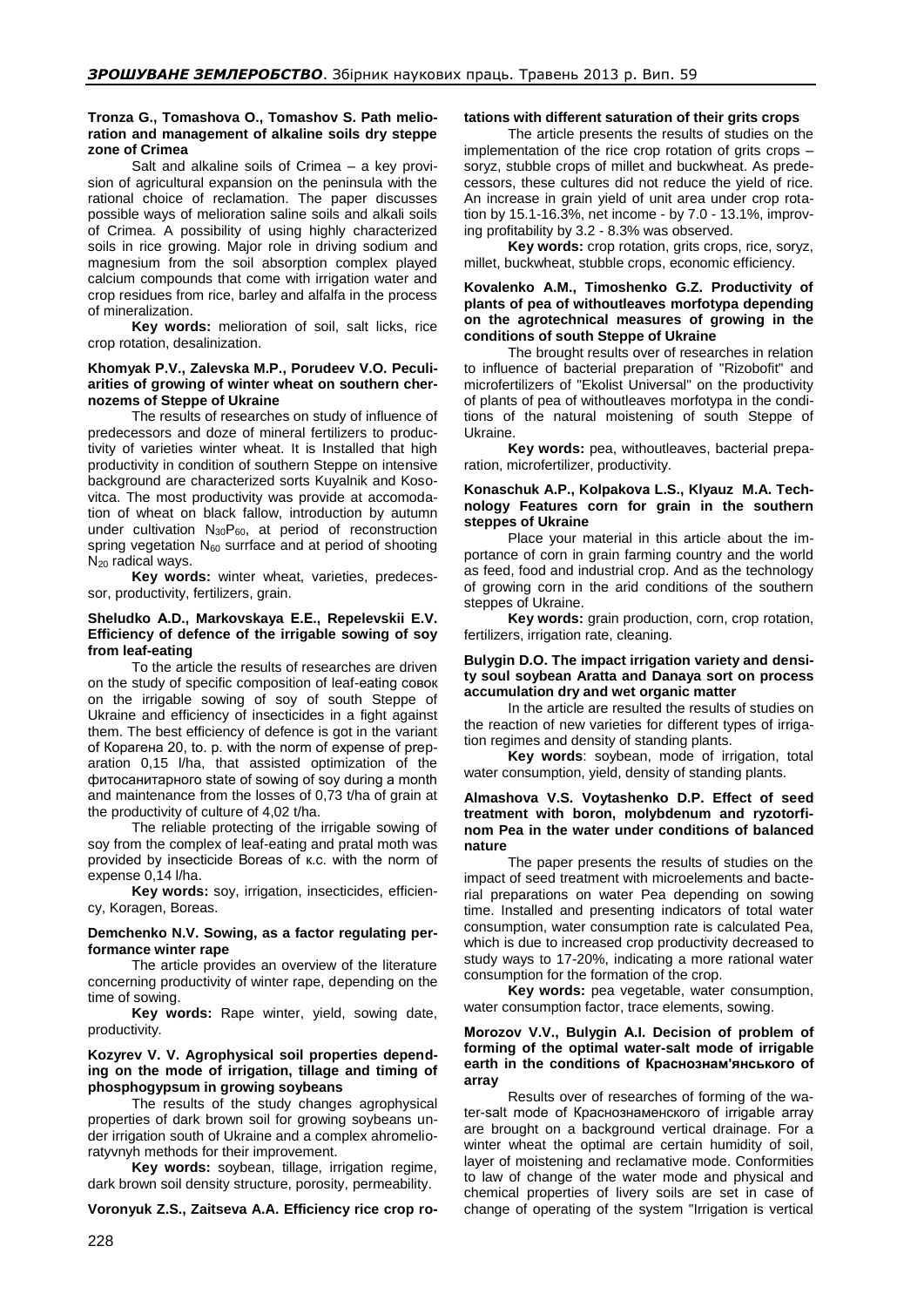drainage" conditions from project(1989 - 1992) to the modern terms limit resources in unstable economic terms(2003-2005) and further direction of their development спрогнозировано. Principles of optimization of the water-salt mode of soils are set forth in the conditions of Краснознамянского of irrigable array.

**Key words:** irrigation, drainage, water mode, soil.

## **Tishchenko E.D., Tishchenko A.V., Chernichenko M.I. About the salt tolerance of alfalfa**

Shows the results the study of salt tolerance, in general, including alfalfa. The estimation of breeding material for salt tolerance. The most salt tolerant alfalfa variety include Hope. Created synthetic populations most resistant to salt stress, which are used in practical breeding.

**Key words:** alfalfa, salt tolerance, salinity types: chloride, sulfate, chloride-sulphate.

# **Tomnitsky A.V. Nourishing mode dark chestnut soil in growing chickpeas with different doses of fertilizers**

In the article the results of field mouse studies on the effect of different doses of mineral fertilizers on the nutrient status of dark chestnut soil in growing chickpeas, shows the dynamics of nitrate content and a decrease in fixed interphase periods of chickpeas, calculated balance of nutrients in the soil.

**Key words**: dark chestnut soil, chickpeas, doses of fertilizers, nitrates and mobile phosphorus and potassium balance of nutrients.

## **Malyarchuk A.S. Efficiency of methods and depth of basic treatment of soil at growing of rape of winter in the conditions of South Steppe Ukraine**

The results of three-year experimental researches are presented on the study of influence of methods and depth of the dump and differentiated systems of basic treatment of soil, on the agrophysics state of arable layer and productivity of rape winter.

**Key words:** rape winter, method of treatment, irrigation, closeness of addition, permeability to water, productivity.

#### **Lyashevskiy V.I. Dependence of total evaporation from rice with a temperature of air for the terms from conditions of Crimea**

In the article there are the resulted results of analytical researches of dependence of total evaporation from rice from temperature of air for the zone of rise-sow of Crimea.

**Key words:** rice, temperature of air, total evaporation.

#### **Zhuykov A.G. Agrotechnological aspects of the system of basic treatment of soil as to component zonal technology of growing of mustard of black in the terms of South Ukraine**

In the article the results of experimental researches of the system of basic treatment of soil are resulted under mustard black as to component zonal technology of growing of culture in the conditions of Steppe. It was concluded that the most appropriate system of basic soil is plowed fields improved system, method - plowing with coulters to a depth of 24-26 cm during the II half of October - first half of November, as such, it provides the best performance agrophitocenosis phytosanitary conditions, shows the effectiveness of the agricultural practices as slotting soil with a view to improving the conditions of formation of its water regime.

**Key words:** black mustard, the main tillage, the phytosanitary condition of sowing, seed yield.

#### **Yeremko L.S., Totskiy V.M. Mineral nutrition as one of the significant factors of increasing sunflower productivity**

The results of the studies to determine the effect of different doses of mineral fertilizers on sunflower seeds productivity and quality are showed.

It is determined that in conditions of the left-bank forest-steppe zone at cultivation of sunflower hybrids Nadiyniy and Sava the application of mineral fertilizers with a doses of active substance  $N_{60}P_{90}$  is the most appropriate, that enhances the level of seed yield and oil productivity to 3.47 t per ha and 1552 kg per ha, 3.46 t per ha and 1512 kg per ha respectively.

At cultivation of hybrid Zaporizhskiy 28 the most effective doses of mineral fertilizers is  $N_{30}P_{40}$ . This agrotechnological method allows to increase seed and oil productivity of hybrid to 3.33 t per ha and 1467 kg per ha respectively.

**Key words:** sunflower, mineral fertilizers, productivity, oil content in seeds.

#### **Pashtetskyi V.C. The use of aquatic resources is in the agrarian production of Crimea**

This general estimation of efficiency of the use of the irrigated earths is in Crimea. Drawn conclusion, that an increase of efficiency of the use of the irrigated earths is one of ways of increase and maintenance of water resources potential of rural territories.

**Key words**: irrigation, agricultural cultures, productivity, economic efficiency.

#### **Polenok A.V. Forming of the productivity of sowing of rice depending on the elements of technology growing in the conditions of Sonth steppe of Ukraine**

In the article present results of experiments on influence of mineral fertilizers, tillage and previous crop on rice yield.

**Key words:** rice, crop rotation, weediness, yield, economic efficiency.

#### **Tselinko N.I., Dovbush O.C., Korshun A.A. The effect of microelements on sowing qualities of rice and seeds**

The results of research of the effect of trace elements on yield and quality of rice grains are shown. We found out that the processing of plants with microfertilizers improves technological characteristics of rice (1,000 grains, glassiness, fracture, Hulled), which in general improves the quality of products.

**Key words:** micro fertilizer, fracture, glassiness, scarious, rice, weight of 1000 grains.

#### **Моrоzоv О.V. Estimation of the modern state of irrigable soils of the Kherson area**

Estimation of the modern state of irrigable soils of the Kherson area that is typical on naturally - to the climatic and aquicultural terms for the region of Dry Steppe of Ukraine, showed that harvests of agricultural cultures of the last years - mainly are the result of exhausting of natural fertility of soils. The basic way of fertility-improving of soils is scientifically is the reasonable system of technologies of growing of agricultural cultures taking into account the requirements guard of environment.

**Key words:** irrigation, soils, fertility, guard of environment.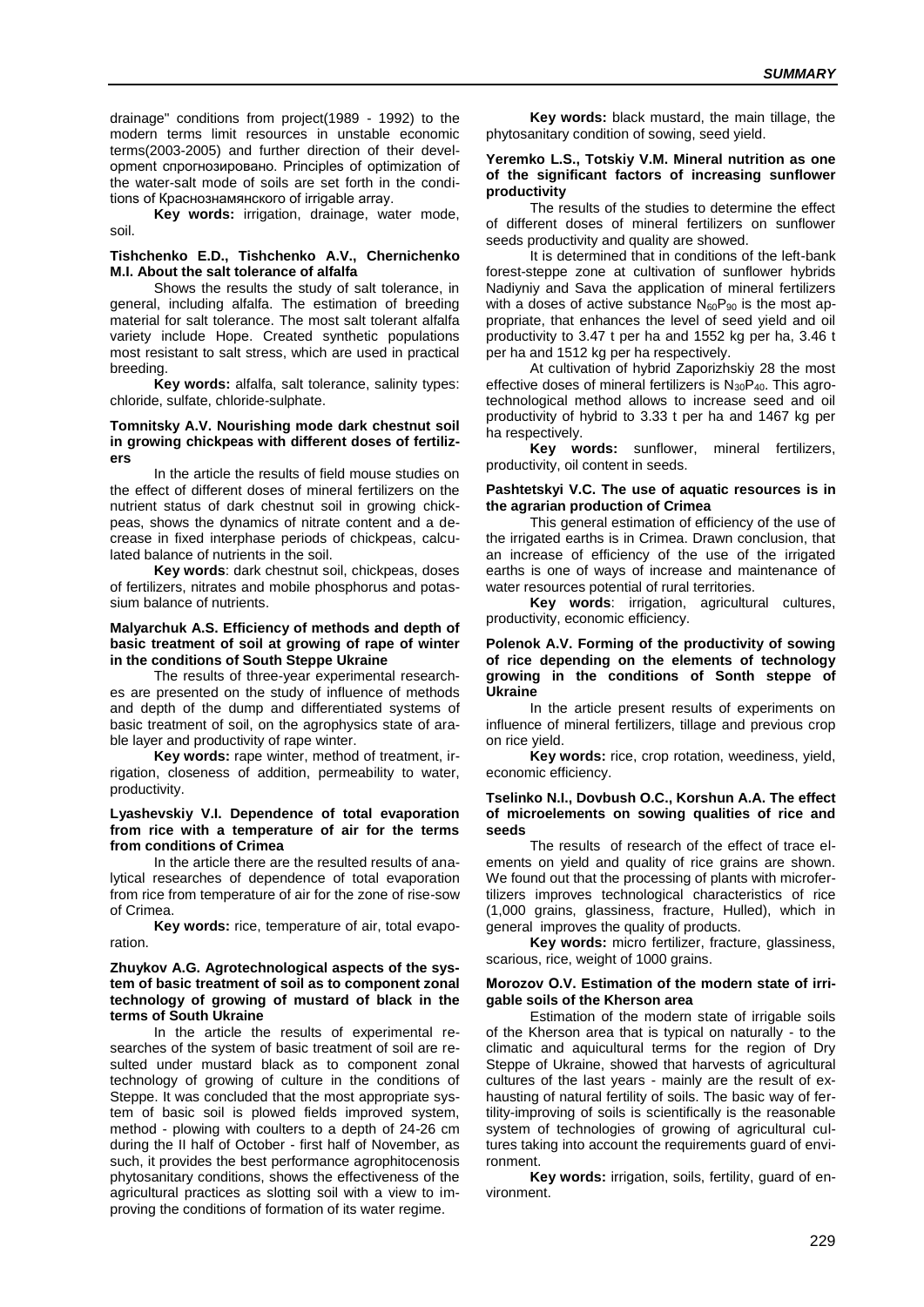# **Polenok A.V. Vozhegov S.G., Skydan V.A. The influence of growing technology elements on soybean yield in rice crop rotations**

The paper the data on the cultivation of soybeans in rice crop rotations. It has been established that greatest grain yield of soybean is formed on the fertilizer dose  $N_{30}P_{20}$  against plowing.

**Key words:** soybeans, fertilizer, tillage, crop rotation of rice.

#### **Maydebura O.P., Vozhegova R.A., Gudkov I.N. Migration of radionuclides on irrigated soils of the south of Ukraine**

The tendency to increase migration of <sup>90</sup>Sr in the environment is noted. The migration opportunity of 90Sr on irrigation soil shows a tendency to increase, directly  $90$ Sr,  $137$ Cs instead, becomes a major water pollutant radiation. In irrigation farming that leads to accumulation of this radionuclide in irrigated soils and agricultural products pollution.

Key words: radioecology, <sup>90</sup>Sr, radio nuclides, accumulation factor, the permissible levels.

# **Vishnevskaya J.S. Effect of fertilization on plant stand density of oils flax, content and output fibers**

Found that the highest yield of fiber grade Kivika 0.95 t / ha, sort of bluish orange - 0.65 t / ha, formed a variant of the level of fertilizer  $N_{30}R_{60}K_{90} + N_{15}$ . Fiber for the system of fertilization was also the highest 19 and 13, 2% respectively varieties. The final stand density in a variety Kivika was 315 pieces/ $m^2$ . Quality bluish orange secured density 284 pieces/ $m^2$ .

**Key words**: elements of technology, flax oil, grade, level of fertilizer, fiber.

# **Dzyubetskiy B.V., Bodenko N.A., Zaplitniy Ya.D. Basic economic-valuable indexes of testcross corn of different geterozis models in the conditions of western Forest-steppe of Ukraine**

The results of researches on the study of testcross six different geterozis models on indexes are expounded «productivity of corn» and «harvest humidity of corn» in the conditions of western Forest-steppe of Ukraine. The geterozis models Iowadent h Laukon are selected, Mixed h Ayodent and Ayodent h Mixed, as most effective in the selection of high-yield hybrids of corn of adapted to the terms of the given area.

**Key words:** corn, testcross, embryonic plasma, geterozis model, productivity, humidity of corn.

# **Vasilyuk P., Vozhegova R., Orlyuk A., Bazaley G., Usik L. National heritage in breeding is variety of winter soft wheat Blago**

A new variety of winter soft wheat Blago has yield potential 9,0-10,0 t/ha, which is realized on the irrigated lands of south region, in areas of the foreststeppe and woodlands of Ukraine. Refers to genotypes universal use: high adaptive ability allows the use of both unirrigated and irrigated lands. Balanced by the complex of valuable commercial traits.

**Key words**: winter soft wheat, variety, yield, quality, adaptivity, stability.

# **Dzyubetsky B.V., Fedko N.N., Il'chenko L.A. The results of environmental strain testing of mid-and srednepozdnih corn hybrids of different types and models of heterosis**

The results of four years of research on environmental Variety Testing and middle-srednepozdnih maize samples. Explored and illuminated displays patterns of breeding and agronomic traits that determine the adaptation to the conditions of the steppe zone of Ukraine in the hybrids based on their type and model of heterosis.

**Key words:** maize, hybrid, grain yield, heterotic model.

#### **Lavrynenko Yu., Balashova G., Kotova E., Dobrynkina K. Effect of plant growth regulators, temperature and size of the tubes on the rate of potato tuber varieties Tiras in culture** *in vitro.*

The results of studies on the effect of plant growth regulators, temperature and size of the tubes on the induction of micro bulb potato culture *in vitro.*

**Key words:** growing medium, plant height, number of internodes, micro tubers, temperature, growth regulator.

# **Klubuk V., Borovik V., Baranchuk V., Osiniy M. Evaluation of soybean breeding material for increased adaptive capacity to adverse environmental factors**

The paper highlights the effectiveness of selections breeding soybean samples in order to create new varieties for nepolyvnyh growing conditions and under irrigation, the adaptability to adverse environmental factors.

**Key words:** soybean, cultivar, adaptive capacity, recruitment, performance.

#### **Lutа Y.A., Kobylina N.A. The effectiveness of the method of gamete selection when creating a new selection of a tomato**

The results of studies on the effectiveness of the method gamete selection for resistance to high temperatures to create a new selection of a tomato. The experimental data on the effect of high temperatures on tomato pollen, the study of fruit set obtained by hybridization using pollen treated by high temperatures, estimates for the influence of temperature processing pollen on economically valuable traits in hybrids F1.

**Key words:** breeding process, gamete selection, pollen fertility, hybrids.

#### **Celinko N.I. Vozhegov S.G., Celinko L.N. Efficiency of the use of factorial trait «amount of grains in a main panicle» on the increase of the productivity of rice varieties**

The most of the best plant-breedings numbers which on the productivity exceeded a standard or were at level with him, identified on a sign amount of grains in main panicle at intensity of selections 5% and areas of feed 15x15 see - 50% at diminishing of area of feed the stake of perspective numbers diminished on 10%.

**Key words:** rice, efficiency, selection, identification, authentication, productivity, trait.

# **Grigorchuk N.F., Yakubenko E.V. Potential and adaptability of soya verities of the IOC UAAS**

Modern directions and tasks of selection of a soya which are directly connected with separate soilclimatic zones of crops of a soya, high-quality adaptability and significant genetic potential. Highly productive grades which are brought in the State register of grades of plants of Ukraine. The new grades of soya is transferred to studying of grades.

# **Borisova V.V., Cherchel V. Yu., Dzyobetsciy B. V., Satarova T.N. Bioinformative description to the genome of corn in connection with conducting of the SNP- analysis of selection material**

For the analysis of selection material of corn by the method of odnonoucleotidnogo polymorphism DNC description is given to the genome of this culture on ma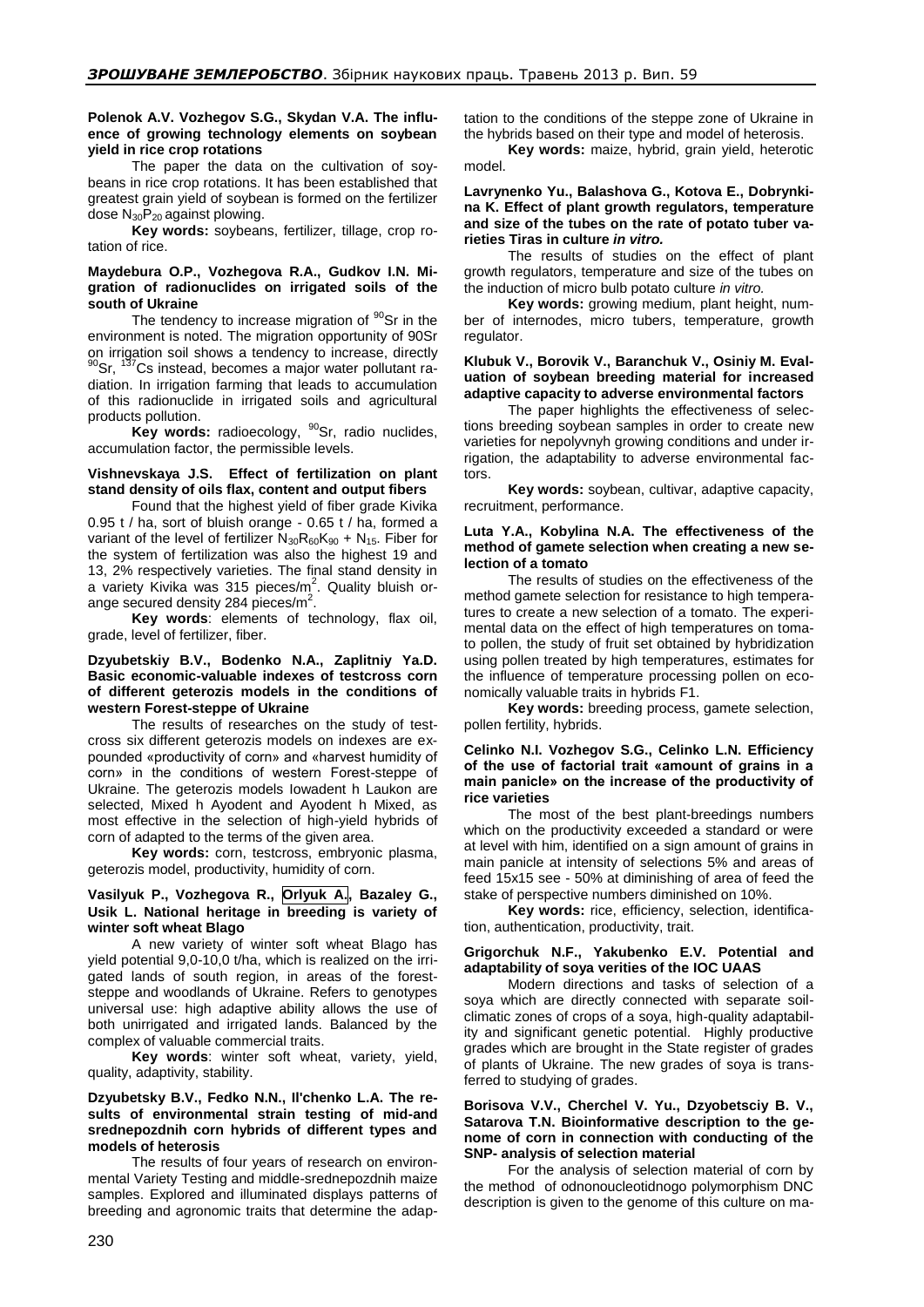terials of computer databases and the location of 384 SNP-markers of panel BDI-III is described on the areas of the chromosomes (*bins* ) limited by measles markers. It is shown, that the middle closeness of localization of SNP-markers BDI-III makes 5,36 Mbp. Markers are located on all chromosomes of corn and relatively evenly covered all genome.

**Key words:** Corn, genome, chromosome, bin, SNP-marker, genetic card.

#### **Chernichenko I.I., Chernichenko E.A., Balashova G.S. Potato varieties selection for using of spring breeding in irrigation conditions in South of Ukraine**

The results of research yielding of potato varieties of domestic selection for using of breeding in irrigation conditions for springs planting in yang harvesting and biological harvesting.

**Kay words**: potato, varieties, yielding, yang harvesting, biological harvesting.

#### **Petkevich Z., Shpak D., Shpak T., Formation and composition of rice educational collection**

The paper presents the results of the formation of the education collection of rice in Institute of rice, which contains the most valuable gene pool sample as to morphological characters. Among gene pool's accessions: the rice - Oryza sativa L. is represented by the subspecies subsp communis Guct., prol. japonica, indica, subsp. brevis Gust. The collection includes 54 specimens, demonstrating the diversity and the specificity of the varieties and forms of rice. The educational collection is recommended for the use the training programs and the courses of breeding and botanics.

**Key words:** educational collection, formation, gene pool, sample, sources of valuable traits, subspecies, diversitу.

#### **Kornienko S.I, Lyuta Yu.O., Kosenko N.P, Kornienko S.I Yield and quantity of mother beets depending on the technological methods at growing under drip irrigation**

Research has shown that yield increases of mother beetroots at sowing in mid-June is due to the increase in the average weight of roots, quantity of standard and queen cells shtekling increases respectively by 12,4 and 8.0%. When sown in early July are formed by age young roots that are more valuable planting material. Adding the estimated fertilizer application rates  $N_{150}P_{75}$  contributes a substantial increase in the standard mother beetroots 20,0 thousands of pieces per hectare (10,1%) compared with the control (without fertilizer) – 197,50 thousands of pieces per hectare. The increase in density from 400 to 500 thousand units per hectare increases the yield of standard roots from 202,5 to 217,5 thousands per hectare (7,4%) and queen cells shtekling with 121,0 to 166,0 thousands of pieces roots per hectare (37,2%).

**Key words**: beetroot, mother beetroots, queen cells shtekling, drip irrigation, quantity of mother beetroots.

#### **Tselinko N.I., Korshun A.A., Dovbush E.S. Influence of fractional composition of seed rice field germination.**

The results of studies on the impact of the fractional composition of seed rice crop performance and yield. Found that the increase in the field germination of rice seeds significantly influenced by its fineness and uniformity.

**Key words**: rice, sowing rates, germination, seed.

#### **Lachine M.V., Marchenko T.Y., Lavrynenko Y.O. Options volatility structure characteristics cob corn hybrids of different maturity groups under irrigation**

The paper presents the results of research settings variability characteristics structure cob corn hybrids of different maturity groups under irrigation. It is shown that the more stable yields display as actual and potential, in terms of irrigation hybrids were characterized Medium and late groups. Maximum yield was recorded in the middle of hybrids. Based on the data obtained shows that Medium and late maize hybrids under irrigation for the manifestation of high yield stability have certain advantages over ripening hybrids.

**Key words:** corn, irrigation, variable, hybrid, plug structure, maturity group.

## **Mikhalenko I.V., Lavrinenco Yu.A., Vlashuk A.N. Ruban V.B. Organizational-economic aspects of the optimization technologies of growing corn hybrids on the irrigated lands of South Ukraine**

The results of researches on establishment of economic efficiency of growing hybrids of different groups of ripeness depending on the terms of sowing are resulted in the article. It is set, that from the economic point of view the best results are provided by the use of term of sowing on April, 30 and at growing of the Bistritsa hybrid.

**Key words**: corn, hybrids, terms of sowing, irrigation, group of ripeness, economic indicators.

#### **Ushkarenko V.A., Filipova I.M. Economic efficiency of growing** *Sіlybum marіanum* **on the irrigated lands of South of Ukraine**

The results of researches on determination of economic efficiency of elements of the growing technology *Sіlybum marіanum* spotted on the irrigated lands of South Ukraine are resulted in the article. It is set, that from the economic point of view it is most expedient to conduct ploughing on a depth 20-22 cm, to sow the plants with space between rows 60 cm at the end of March and apply the mineral fertilizers by the dose N90P90.

**Key words:** *Sіlybum marіanum*, till of soil, width of spaces between rows, terms of sowing, mineral fertilizers, economic efficiency.

#### **Kokovikhin S.V., Larchenko O.V., Donets A.A., Drobitko A.V. Design of component elements of the growing tech-nologies of agricultural crops with the use of in-formative facilities**

Practical recommendations on the use of the CROPWAT 8.0 program for organization and planning irrigation are resulted in the article, optimizations of the irrigation regime, abbreviation of unproductive expenses of watering water, receipt of high level of harvest, the greatest economic and power efficiency.

**Key words**: irrigation, program, module, climatic indexes, graph of watering.

#### **Fedorchuk M.I., Makuha O.V. Economic evaluation of technology growing of the** *Foeniculum vulgare* **at introduction in the conditions of the South Steppe of Ukraine**

In the article the economic evaluation of growing technology of the *Foeniculum vulgare* is represented in the droughty terms of South Ukraine and expedience of introduction of culture in a new Region is grounded. The possible channels of sale of seeds of *Foeniculum*